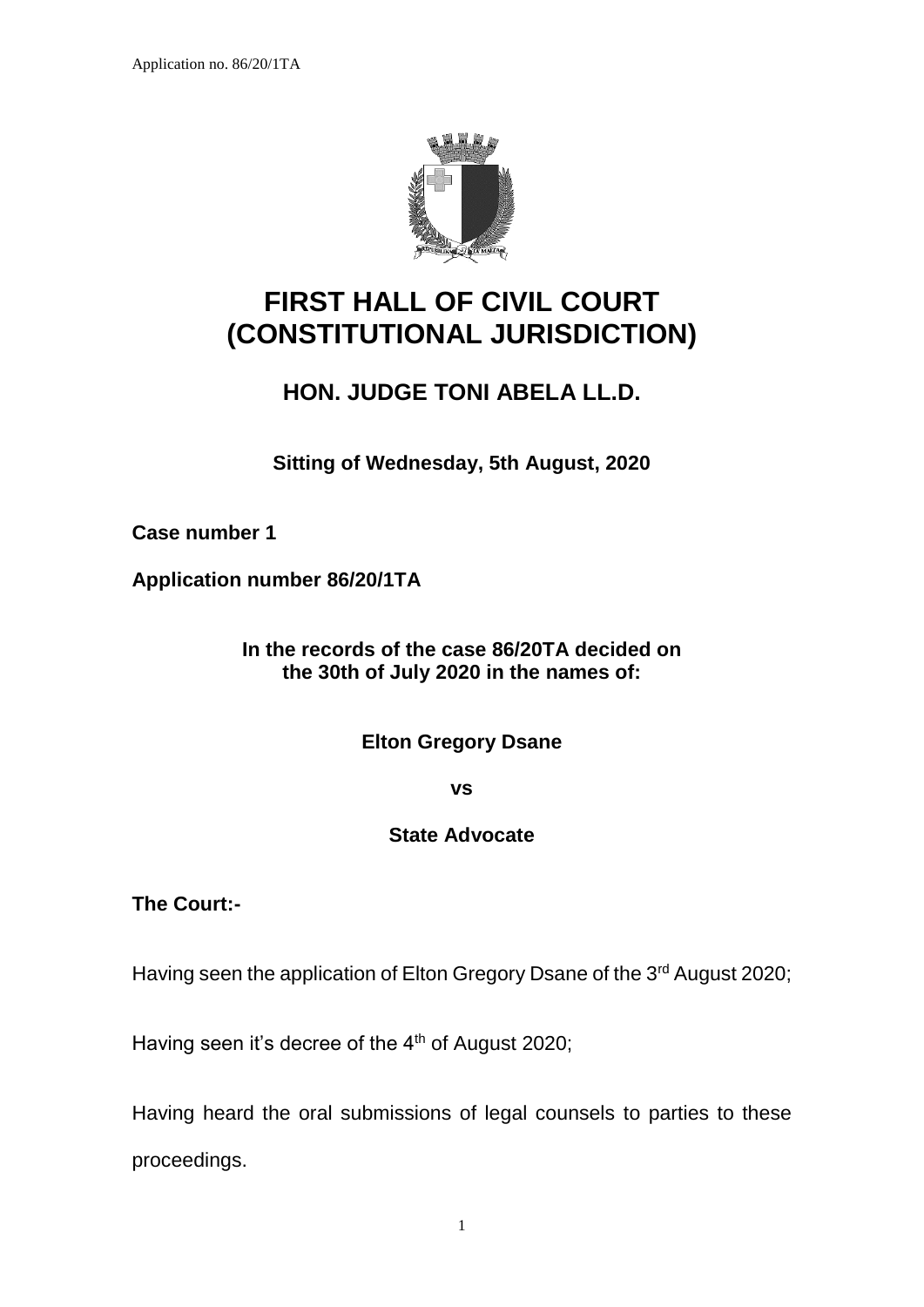#### **Considerations**

Applicant Elton Gregory Dsane is requesting that in view of the Court's decision of 30<sup>th</sup> July 2020 this Court 1. issues an ad interim measure, in the sense that the applicant should be released at this stage and 2. that the time for entering appeal should be abbreviated.

#### *Ad interim order*

This Court, as a Court of first instance in it's constitutional capacity, has decided the merits of the matter by the deliverance of the judgment on the 30<sup>th</sup> of July 2020. In so far as measures that can be issued after judgment has been delivered, this Court makes the following observations.

In the post-decision stage of a Court of first instance, this Court can only issue such orders as are expressly stated by the law. A case in point is the request to abbreviate the time for entering an appeal (Article 243 of Chapter 12). In the case of a request to issue an *ad interim* order, there is no provision in the law or judicial pronouncement, as to whether such an order can be issued when judgement has been delivered.

In fact according to rule 39 of the ECHR such measures are only conceivable when proceedings are still pending before the Court which is to decide the matter and before deliverance of such judgment. As regards the matter, this has been decided by this Court. What is more, parties have

2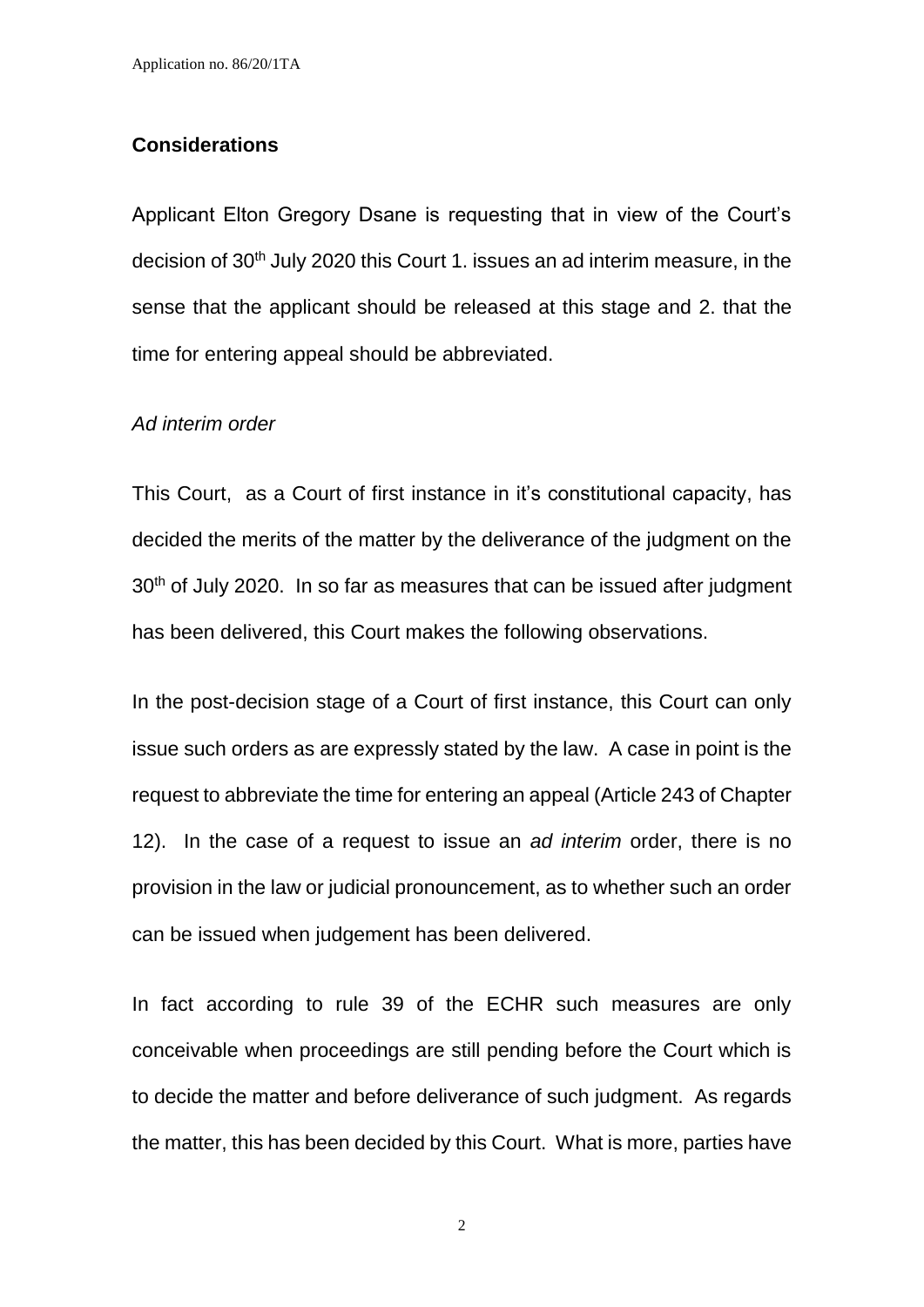today registered that an appeal has been formally lodged before the Constitutional Court which is an appellate Court in the circumstances. This Court has even taken judicial notice that this appeal has indeed been lodged. If ever, it is before that Court that this request is to be made and not to this Court.

During the verbal submissions, applicant is also sustaining, that the matter is one of those instances that falls within the purview of article 267 of Chapter 12 of the Laws of Malta. Without entering into the merit of whether the matter decided by this Court in it's decision, this submission does not elicit any comments by this Court in the light of saving aspect of article 266(1) as regards this article.

Without making any comments as to the applicability or otherwise of article 266 of Chapter 12 of the Laws of Malta, if the request is to be interpreted as a request to obtain a provisional enforcement under this article, although the Court of first instance is competent to issue such an order, sub-article 3 of this article lays down that:

*"(3) The court of first instance shall, after summarily hearing the parties, dispose of the application as soon as may be after the filing thereof:*

*Provided that –*

3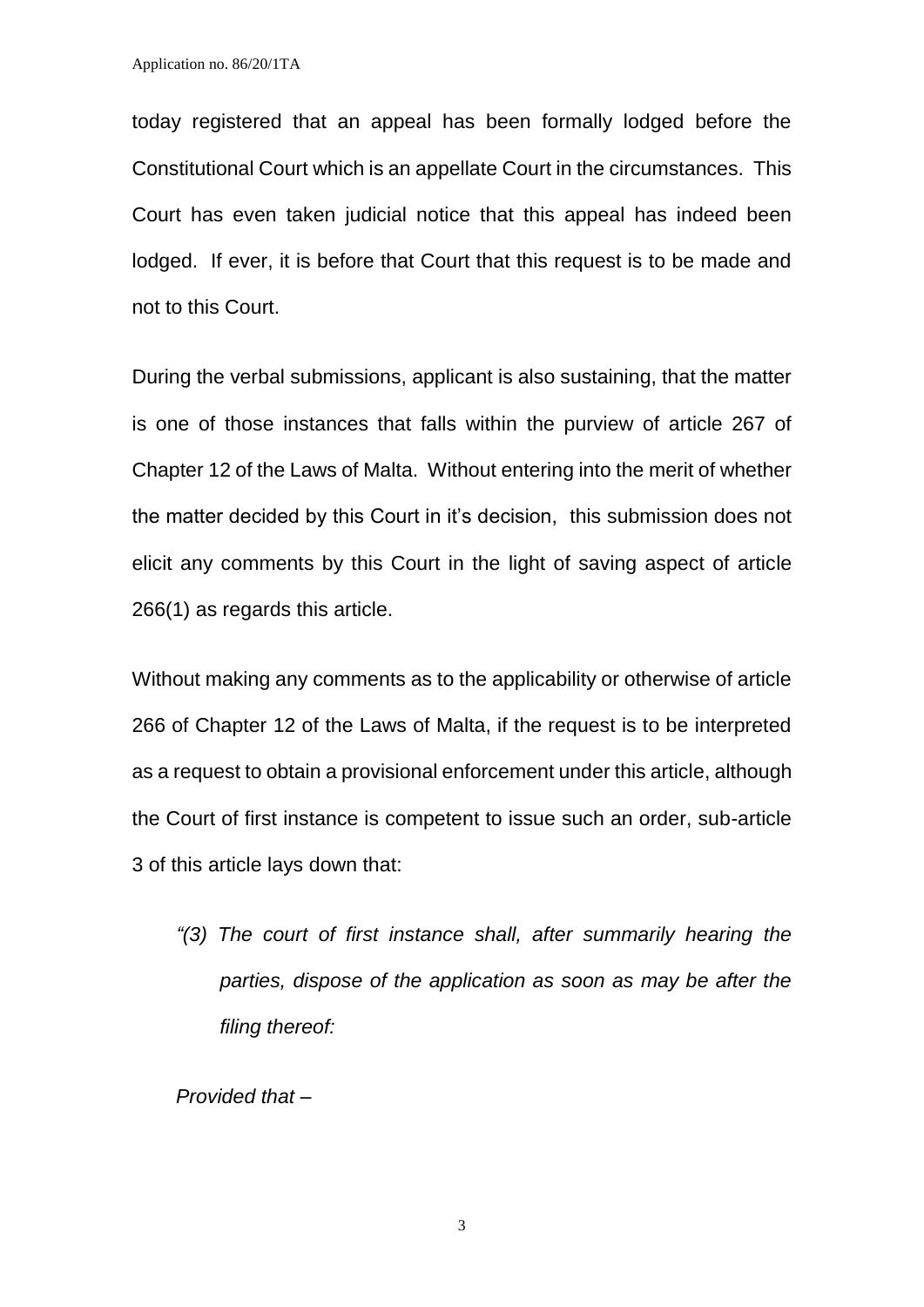- *(a) if the application is filed before the delivery of the judgment, the court of first instance shall dispose of the application as soon as may be after such judgment is delivered; and*
- *(b) if, on appeal from the judgment of the court of first instance, the lodging of the record of the proceedings before the appellate court takes place prior to the disposal of the application by the court of the first instance, such application shall be dealt with and disposed of by the appellate court, and, in any such case, if the answer to the application has not been filed prior to such lodging, it shall be filed in the appellate court."* ( Emphasis by this Court)

From a rational reading of this article, it is clear to the Court, that any such application should be made prior to the delivery of judgment by the Court of first instance and not after. In this case the present application was introduced after judgement was delivered.

This makes sense considering that sub-article (6) of the same article states that: *" Where a demand for a declaration under sub-article (1) is not made to the court of first instance, such demand may be made to the appellate court at any time prior to the delivery of the judgment on appeal".* This meaning, that even in case of an appeal, if indeed this article is applicable, this request can always be made as this stage. In the circumstances it will